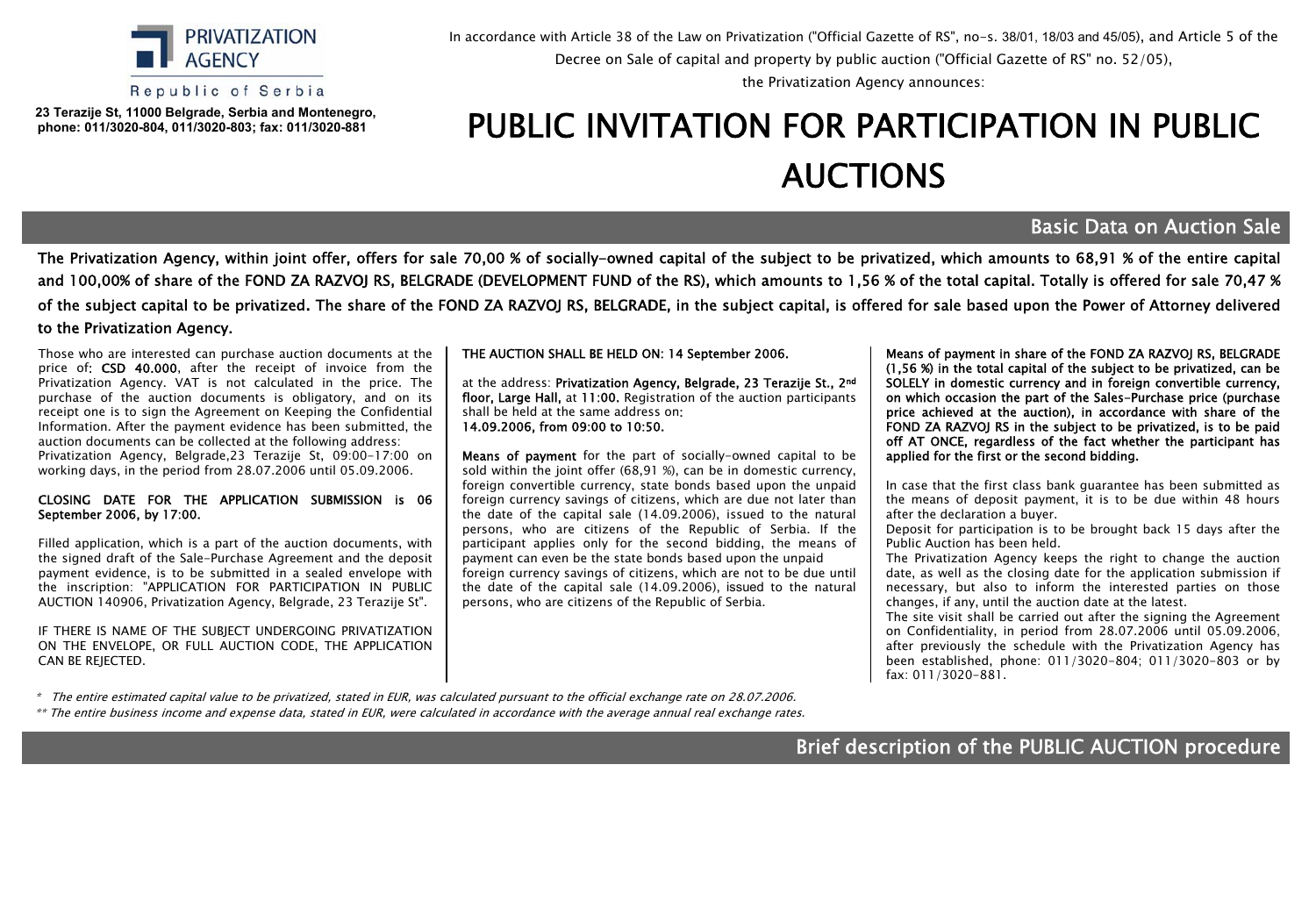The sale of capital by method of the public auction is carried out by the Auction Commission, which is to be established by the Privatization Agency. The Commission supervises the capital sale by the auction, registers the auction participants, pronounces the auction for unsuccessful, signs the minutes and performs other activities of importance for the auction performance in accordance with the Law. The conditions for the auction to be carried out are met, if at least one person has obtained the status of the auction participant and if it is presented personally or by an authorized representative. At the time ordered for the PUBLIC AUCTION opening, the auctioneer shall open the first bidding, on which occasion the means of payment can be in cash or due bonds. If there is more than one person at the first bidding, the auctioneer announces the initial price as well as each further increase. In case that none of the interested buyers reacts after the third call for acceptance the newly established price, the auctioneer

declares the auction finished by hammering. The selling price becomes the highest offered value, and the participant who has been the first to offer the highest price is declared a buyer. If there have not been interested parties after the announcement of the initial price, even after the third call, the auctioneer declares the first bidding unsuccessful by hammering and immediately afterwards opens the second bidding, on which occasion even undue state bonds can be the means of payment. Those who have applied for the second bidding can participate in, as well as the participants in the first bidding, in case it has been declared unsuccessful. If in the second bidding participate more than one person, the auctioneer announces the initial price, as well as each further increase. If none of the interested buyers reacts after the third call for acceptance the newly established price, the auctioneer, by hammering, declares the auction closed. The selling price becomes the highest offered value, and

the participant who has been the first to offer the highest price, is declared a buyer. If after the announcement of the initial price there have not been any interested persons even after the third call, the auction is declared unsuccessful, and the participants lose the right to be brought back the deposit.

If only one party who has obtained the auction participant status attends the second bidding, that party is invited three times to accept the initial price. If the party accepts the initial price, it is declared a buyer and the initial price becomes the selling price. If the participant does not accept the initial price, the auction is declared unsuccessful, and she/he loses the right to be brought back the deposit.